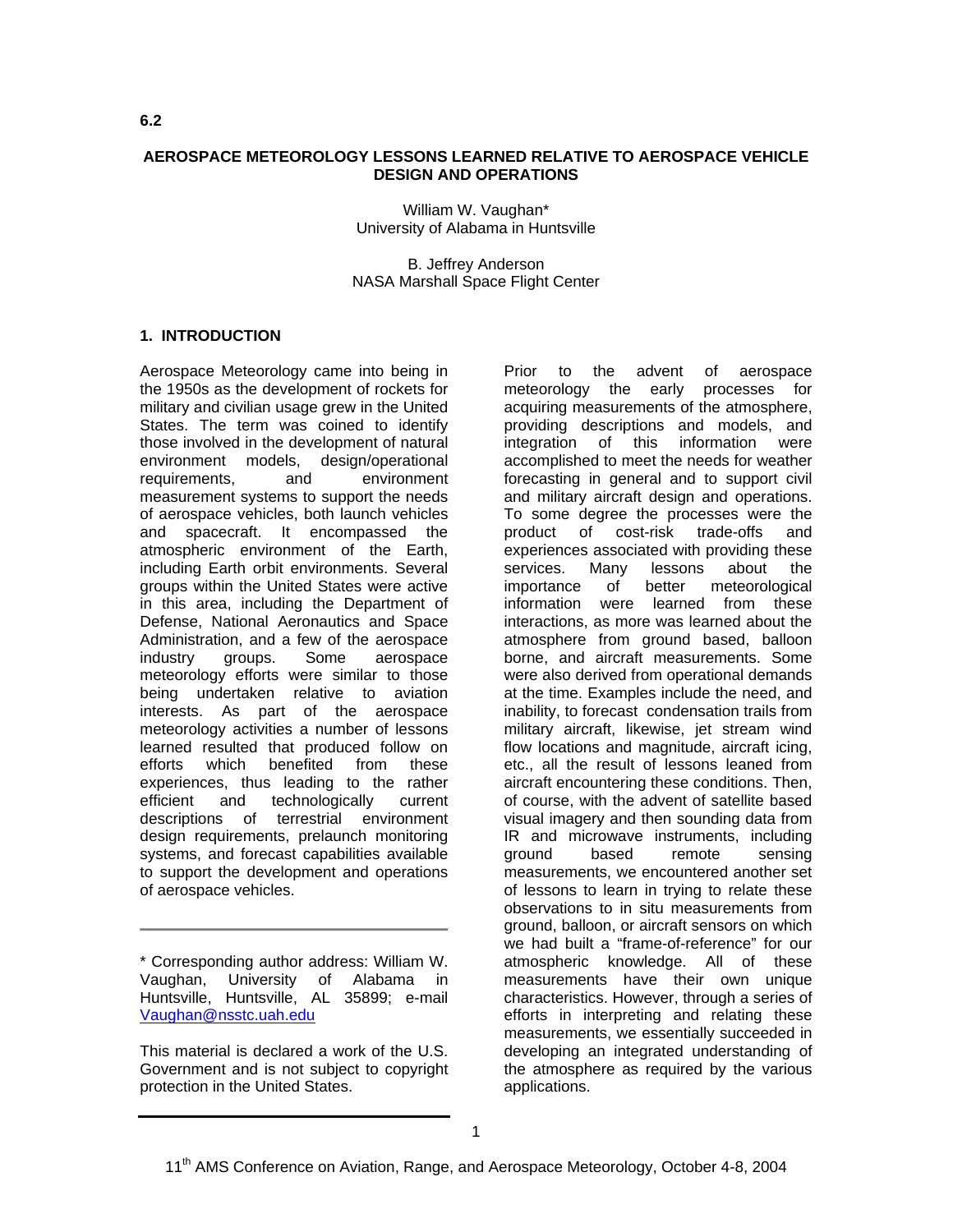With the advent of large and relatively complex rocket systems such as the Jupiter, Atlas, Titan, and Saturn, all very expensive in terms of cost and operations for a single flight relative to aircraft, considerable effort was expended by NASA and the Air Force to maximize the value of atmospheric inputs in order to minimize risk and thus cost. Such is still the case with vehicles like the Space Shuttle. As a result, specialized measurement systems like the Radar/Jimsphere were developed to acquire needed information on vertical wind structure with resolution beyond the capability of the rawinsonde system. Many small rockets were fired with measurement capabilities to gain data above the rawinsonde balloon limits for use in developing aerospace vehicle design inputs and evaluation of flight performance. Thus, the advent and maturity of aerospace meteorology. During this period the lessons learned contributed to the advancement of aerospace meteorology in varying degrees, some even benefiting other areas of meteorology applications.

One of the simple but visible evidences of lessons learned being used is the current NASA-HDBK-1001 "Terrestrial Environment (Climatic) Criteria Handbook For Use In Aerospace Vehicle Development" and the predecessor editions issued since the early 1960's. This "definition" document provides information on the terrestrial environment formulated and based on experience from applications to aerospace vehicle design and operations, including discussions with and requests from engineers involved in the process. Another is the development of a unique three-dimensional time-dependent "Global Reference Atmosphere Model", initially produced to support re-entry thermal design calculations. As experience was gained, new information was used to update and improve the contents for subsequent editions of these items. They provided source information for the development of specific terrestrial environment requirements for the design, development, and operations of new space vehicles and associated facilities necessary to meet the desired capabilities for their assigned missions.

# **2. LESSONS LEARNED IDENTIFICATION**

The NASA Technical Standards Program http://standards.nasa.gov undertook an initiative to identify lessons learned that might be linked to technical standards plus, subsequently, an effort to develop a lessons learned dataset that can be linked to classroom and electronic engineering training course contents. One of the actions was to identify candidate atmospheric and space environment related lessons learned that might be expanded upon for use in this initiative. Based on the experiences of the authors a number of candidate lessons learned were identified. Several are provided below and in the subsequent section. They are listed in no particular order of priority or relative significance. They illustrate the type of lessons learned encountered during the past forty years and the relative importance of aerospace environment related lessons learned.

### **Natural Environment Design Requirements For A Program: Control And Single Focus Contact**

**Background:** All space vehicle (launch vehicle and spacecraft) programs and projects are involved with flight through the atmospheric and space environments. There are usually several groups, both industry and government, involved in the design and development of launch vehicles and spacecraft. Having a coordinated and consistent set of natural environment design inputs tailored to meet the mission requirements for the space vehicle is critical, not only from a risk and cost aspect, but from a technical view also. Otherwise, the various trade-off analyses for the vehicle structure, control, thermal; concept designs, etc., designs will not be founded on a common baseline. This will result in nonuniform products that greatly complicates the comparisons and management decisions that must be made.

**Analysis:** A couple examples to illustrate the importance of this lesson. (1) For the Apollo Block I/II development the contractor was provided a report containing general statistics for in-flight winds over Cape Canaveral without the required specific design wind values being specified for use. This lack of direction resulted in an extensive re-do of the analyses and design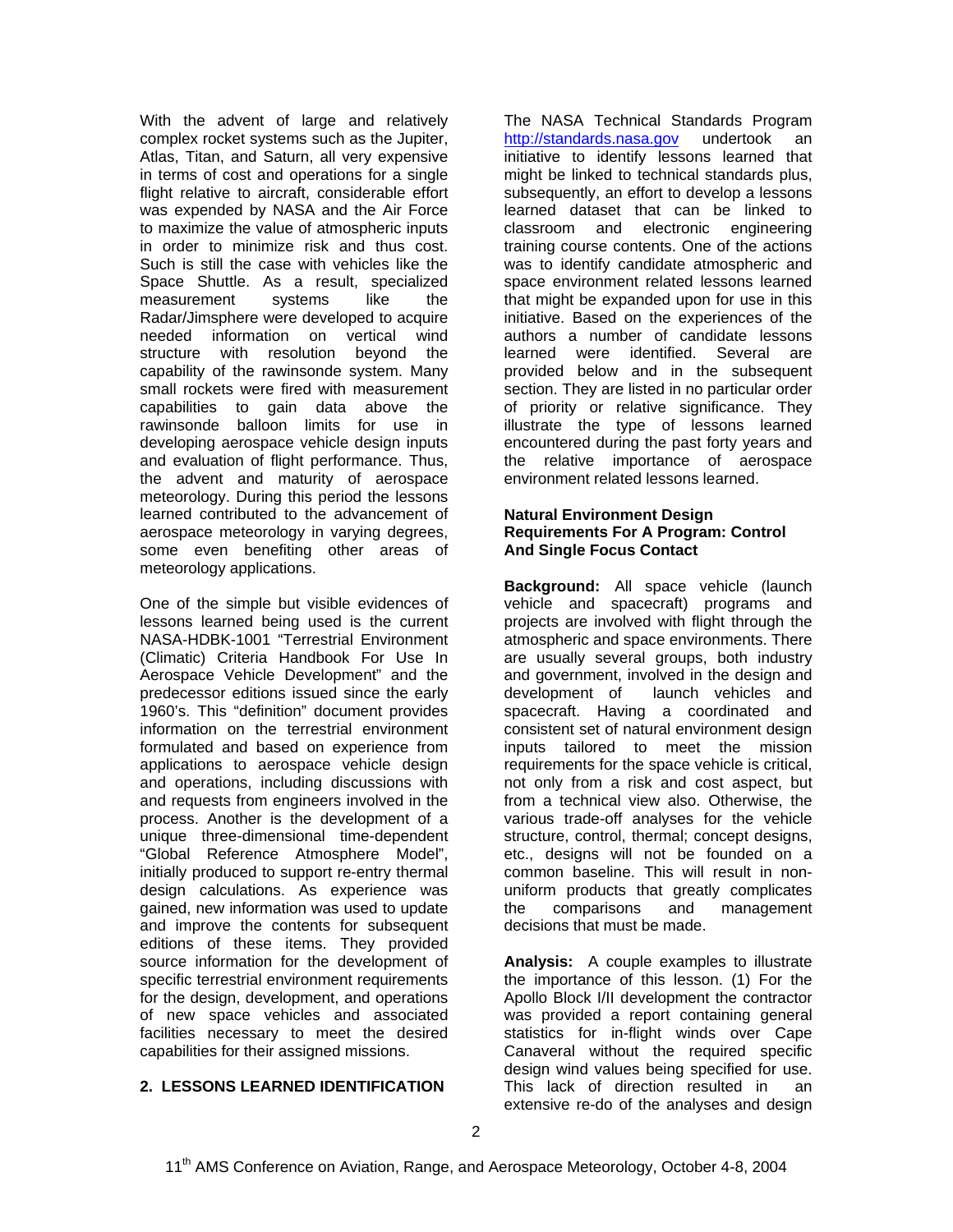work to meet the vehicle mission requirements. (2) Early in the design tradeoff studies, a Space Station contractor utilized an in-house orbital altitude density model for on-orbit analysis that differed from the NASA model specified for use. This resulted in different calculations for drag, reboost, and control by the various groups involved. Both of these issues were resolved by the recognition and establishment of a single control point for natural environment definitions and control of requirements. This provided the added benefit of a common source for interpretation of the natural environment requirements for design.

**Lesson:** The specification and control of natural environment definitions and requirements are important for program studies used in vehicle design trade-offs and development activities, given the significance of coordinated and consistent natural environment inputs. This is especially true when there are several organizations involved in the vehicle development activities. It is critical that a single control point be established for natural environment inputs to be used in the design and development of a space vehicle.

### **"Critical Discipline Area" Designation For Program Development**

**Background:** Essentially all programs, early in their development, designate critical discipline areas from which inputs are required to support the specification of program guidelines, mission requirements, and system design, Often the natural environments were not included in the list of critical disciplinary areas.

**Analysis:** The natural environments act on the entire space vehicle system. They are usually a key driver as to what can be done and how much it will cost. Judgments must be made on how to handle the definition/requirements of the natural environments to ensure a robust design. Separation of mission critical and function critical requirements is often useful. Knowledge of (and confidence in) the distribution functions that describe environments varies greatly with the specific natural environment and the orbit or launch site. This knowledge needs to be related

back to total mission risk, feasibility, and cost.

Most aerospace contractors have only limited natural environments analysis and assessment capability, with few ties between their environments specialists and their systems engineering teams. Even when the government takes a "hands-off" policy, providing minimal definition of design requirements in order to allow maximum flexibility for trade-off studies, etc., the development of natural environment definitions for the mission will provide guidance for the essential trades and options that need to be examined. The involvement of natural environment specialists in formulating the specific program ground rules on risk and intensity of severe environments that must be considered will help ensure that the obstacles to mission success are addressed in these studies, thus saving a lot of time and funds for both the contractors and government program office.

**Lesson:** The natural environment definitions and requirements are usually one of the key drivers for the development of an aerospace vehicle program relative to accomplishment of its assigned mission. Thus, to avoid oversight of these inputs early in the establishment of program requirements, the natural environment should always be designated in the initial listing of critical disciplines for the program.

Each program systems engineering office should have a "skills checklist" and routinely review government and contractor capabilities to assure all necessary expertise is available and tied in appropriately. Care should be taken to include the lower profile but essential specialty engineering areas, including natural environment. When gaps are identified action should be taken as appropriate to bring in government or contractor specialists, establish working groups, etc.

# **One Environmental Effect Can Greatly Complicate Solution of Another**

**Background:** As a cost saving measure early in the program, the instrument package for the Chandra (then AXAF) was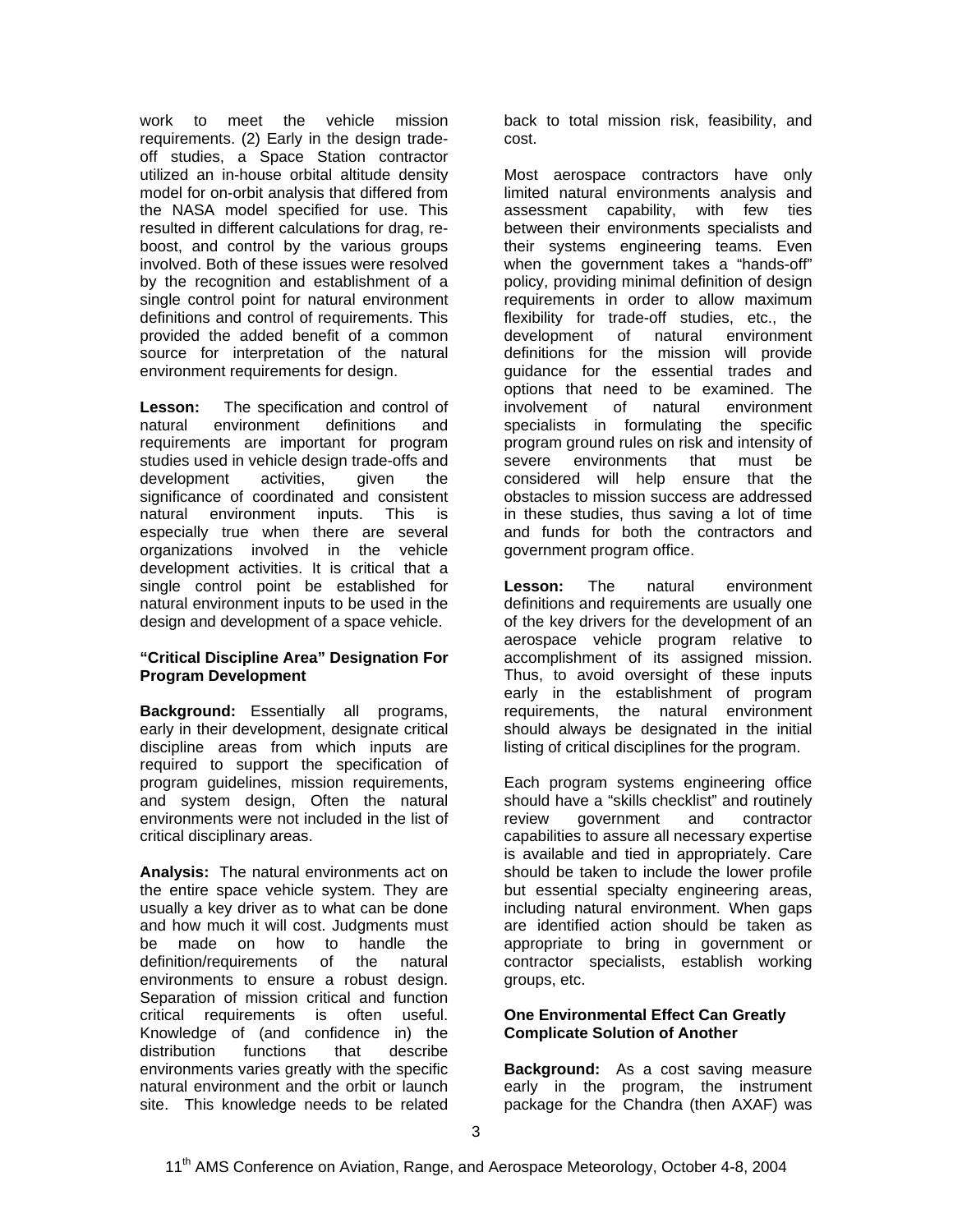reduced and the orbit was changed from low earth orbit to high elliptical, enabling the thermal control concept to be simplified to a passive "cold biased" surface plus heaters. This change in thermal control concept resulted in the mandating of silver backed Teflon thermal control surfaces which, in turn, had important implications for vehicle performance in the plasma environment associated with the new orbit.

**Analysis:** The Teflon thermal control surfaces plus the high elliptical orbit resulted in severe spacecraft charging and electrostatic discharge environment, which necessitated an aggressive Electrostatic Discharge (ESD) test and circuit protection effort at a cost of approximately a million dollars.

**Lesson:** Design solutions for one environment effect can greatly complicate design solutions for other problems, including other environment related design issues. Be wary of orbit modifications relative to change in natural environment effects on spacecraft and instruments.

#### **Natural Environments Need To Be Considered In The Probabilistic Risk Assessment (PRA) Process**

**Background:** A popular trend in developing top level requirements for new programs is to include "probability of mission success" or similar criteria that are to be verified by a probabilistic risk assessment (PRA) approach. A major defect often found in this approach is the failure to consider the effects of the natural environment on the system. If a traditional PRA structure is maintained, the usual practice of pushing off natural environmental analysis to a later date will be followed with a detriment to the system design process. The structure of the PRA process needs to be changed because the space and terrestrial environments are handled differently in a risk assessment than other failure modes. As illustrated by some probabilistic risk assessment on-line course charts, "Failures are usually identified as initiating events." However, when failures are caused by natural environmental conditions and events, the probability of the failure is very dependent on the probability of the natural environmental event occurring.

An example would be the occurrence of a solar proton event. The time of its occurrence and the magnitude of the resulting flux are both very probabilistic. Thus, parts failures due to radiation effects are very different than failures due to the statistical failure of parts that are operated within their specifications.

Returning to the illustration, we find the statement, "Mitigating events are events or circumstances that can prevent the undesirable event from occurring once the initiating event has occurred." Initiating events are defined as "…events that cause a perturbation in a system parameter which can cause an undesirable event (or consequence) to occur." "Failures are usually identified as initiating events." When one is undertaking a hardening program, mitigations most often occur before an initiating event, i.e. failure, not just after an initiating event as indicated in the Probabilistic Risk Assessment on-line course. In the PRA on-line course the sequence appears to be initiating event >mitigating event> undesirable event circumvented. With natural environmental issues the sequence may also be that the mitigating action prevents the initiating event from occurring in the first place.

**Analysis:** The probabilistic risk assessment (PRA) process was given as an online class. This on-line course was set up by a systems and mission analysis team and presented by their contractor to provide the basics of a program's way for performing PRA. During the review of the material it became clear that since the PRA process is a design driver, its lack of consideration of the effects that the various terrestrial and space environments have on the risk would be a major deficiency.

**Lesson:** Either the probabilistic risk assessment (PRA) process must include the natural environments effects on the system, or the limitations of the PRA process must otherwise be compensated for assessment.

### **Launch Availability With Respect To Abort Landing Site Weather**

**Background:** The Orbital Space Plane Program had a requirement that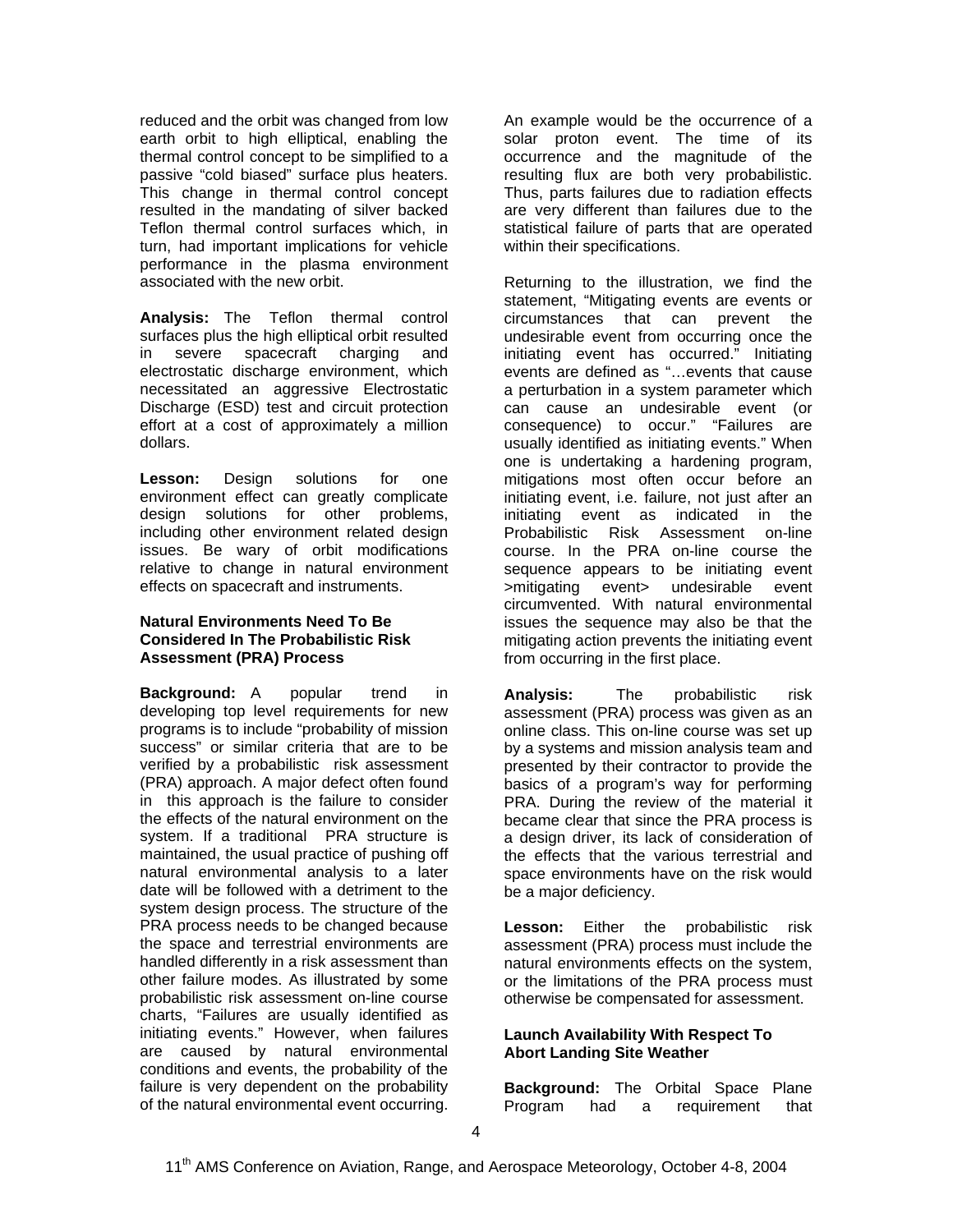necessitated calculating a probability of launch availability with respect to abort landing site weather. When the contractors' proposed program configurations shifted from lifting bodies to capsules, the resulting loss of cross-range and down-range capability required that all points along the ascent trajectory be considered possible abort landing sites. Thus, instead of a few discrete locations with available long-term weather data, a continuous set of locations is required, many over the ocean with little or no long-term weather monitoring data available. The original requirement did not explicitly state how the probability was to be calculated, and at the systems design review presentations, it became apparent that the prime contractors had not adequately considered this issue. The complexity of the calculations and, more importantly, the issue of data availability, contributed to this factor not being considered in the decisions leading to the capsule concepts.

**Analysis:** An analysis of this situation reveals that one should state clearly in the given program requirements how the probability calculations are to be performed. This issue is closely related to the PRA lesson learned discussed above.

**Lesson:** Whenever a program requirement is written that depends on the probability of occurrence of natural environmental phenomena or of a particular set of conditions, the requirement needs to be very explicitly stated as to how the probability is to be computed, what data and models are to be used, etc.

### **3. ADDITIONAL CANDIDATE LESSONS LEARNED SUMMARIZED**

1. **TITLE**: Metric-English Units Application Understanding.

**BACKGROUND**: Example--Radiosonde measurement calculations from the launch site used incorrect units for mean sea level. These measurements were used to calculate vehicle responses for use in flight evaluation analyses, leading to a mismatch with flight data. Mars Rover experience is another example of the importance of verifying the units used in performance

calculations. SI (metric) system has been used in the scientific and international communities for over four decades. More and more data sets and technical models needed in the engineering process are only available in metric units. The aerospace engineering community needs to accelerate it's transition to metric units to alleviate this technical and cost issue.

**LESSON**: The incorrect application of units to an application can result in considerable opportunity for technical data interpretation errors and operational consequences. This is particularly true for programs that use mix of Metric and English units. Double-checking of units being used is critical to avoid issues associated therewith.

2. **TITLE**: Wind Vectors Vs Engineering Vector Conventions.

**BACKGROUND:** Example - Flight mechanics use of wind vectors and conventional meteorological usage. In the case of flight mechanics, vector is stated relative to direction a force is being applied. However, for meteorology, the wind vector is stated relative to direction from which wind force is coming.

**LESSON**: The proper interpretation and application of wind vectors is important to avoid a 180 degrees error in the vehicle's structural loads and control system response calculations.

**3. TITLE**: Design Requirements, Not Climatology.

**BACKGROUND**: Example—While based on climatology and models, both physical and statistical, natural environment requirements are part of the overall vehicle design effort necessary to ensure mission operational requirements are met. Thus they must be selected and defined on this basis. Simply making reference to climatological databases will not produce the desired vehicle performance. This was done with respect to an action for the Apollo Block I/II spacecraft and produced a costly re-design situation.

**LESSON**: Members of the natural environment group assigned as the control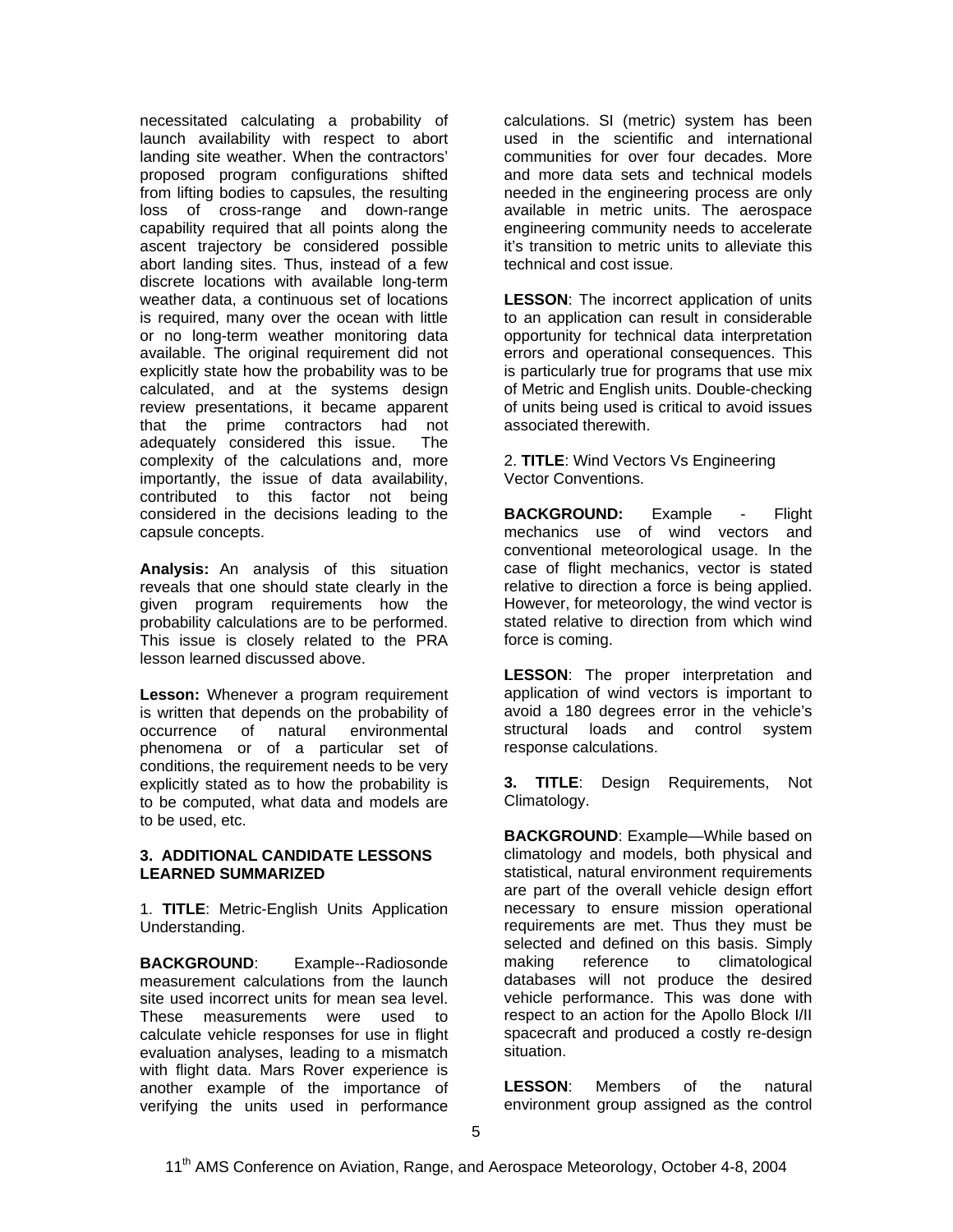point for inputs to a program must also be part of the requirements development process. Likewise, they should be an integral part of the vehicle design team and participate in all reviews, etc. to ensure proper interpretation and application of natural environment definitions and requirements relative to overall vehicle design needs.

**4. TITLE**: Need For Involvement of Engineering Applications Knowledgeable Natural Environment Person to Interpret Inputs for Design, etc.

**BACKGROUND**: Example—Expensive icing re-analysis was required on the Shuttle External Tank. This was due to the contractor trying to sort out what information to use from the atmospheric environment database obtained from NOAA archives relative to the specific needs and interpretation required for the External Tank analysis.

**LESSON**: The interpretation of natural environment definitions and requirements for engineering applications requires someone with both disciplinary and aerospace vehicle engineering experiences. This is important to ensure the proper selection and application of natural environment information relative to interpretations for engineering usage.

**5. TITLE**: Need to Maintain Good Records On All Natural Environment Inputs, Deviations, Interpretation, and Rational.

**BACKGROUND**: Example—A Skylab early re-entry issue developed relative to the natural environment requirements versus the ballistic factor estimate used for the design lifetime decision. A similar issue developed regarding the Shuttle Challenger on-pad design ambient temperature. Having the records to validate the natural environment definitions and requirements were important relative to the investigations that developed on vehicle loss accountability, etc.

**LESSON**: From initial studies through design, development, and operations, the responsible natural environment group must maintain complete records on all inputs

relative to basis, specification and interpretation of values for engineering use.

**6. TITLE**: Early Input of Natural Environment Requirements Based On Interpretation Of Mission Purpose and Operational Expectations.

**BACKGROUND**: Example—Need to develop natural environment definitions and requirements for a program as soon as practical after one has the level one requirements for the program's mission. Thus, all concerned with the development will have a common base with associated control on changes made to natural environment definitions and requirements relative to the associated vehicle operational impacts.

**LESSON**: The definition of a common set of natural environment requirements for the design and development of a vehicle is important for all concerned. This provides visibility to all, especially the program manager and systems engineers, on the operational impact of the natural environment design requirements.

**7. TITLE:** Free Agency To Explore And Develop New Measurements Descriptions And Models That Are Directly Applicable to Engineering Applications.

**BACKGROUND:** Example-The development of the Radar/Jimsphere System, Global Reference Atmosphere Model, Vector Wind Model, Radar Wind Profiler, etc., and their subsequent value for application to programs in addition to one for which they were developed, has proved to be a sound technical and cost saving approach. There is usually no time after a program starts to develop new models or data sets.

**LESSON**: The group responsible for natural environment definition and requirements needs to also have the free agency to expend some resources in the development of improved models and measurement systems, plus acquisition of unique data sets that will have engineering applications for the development and operation of future aerospace vehicles in addition to one currently being developed.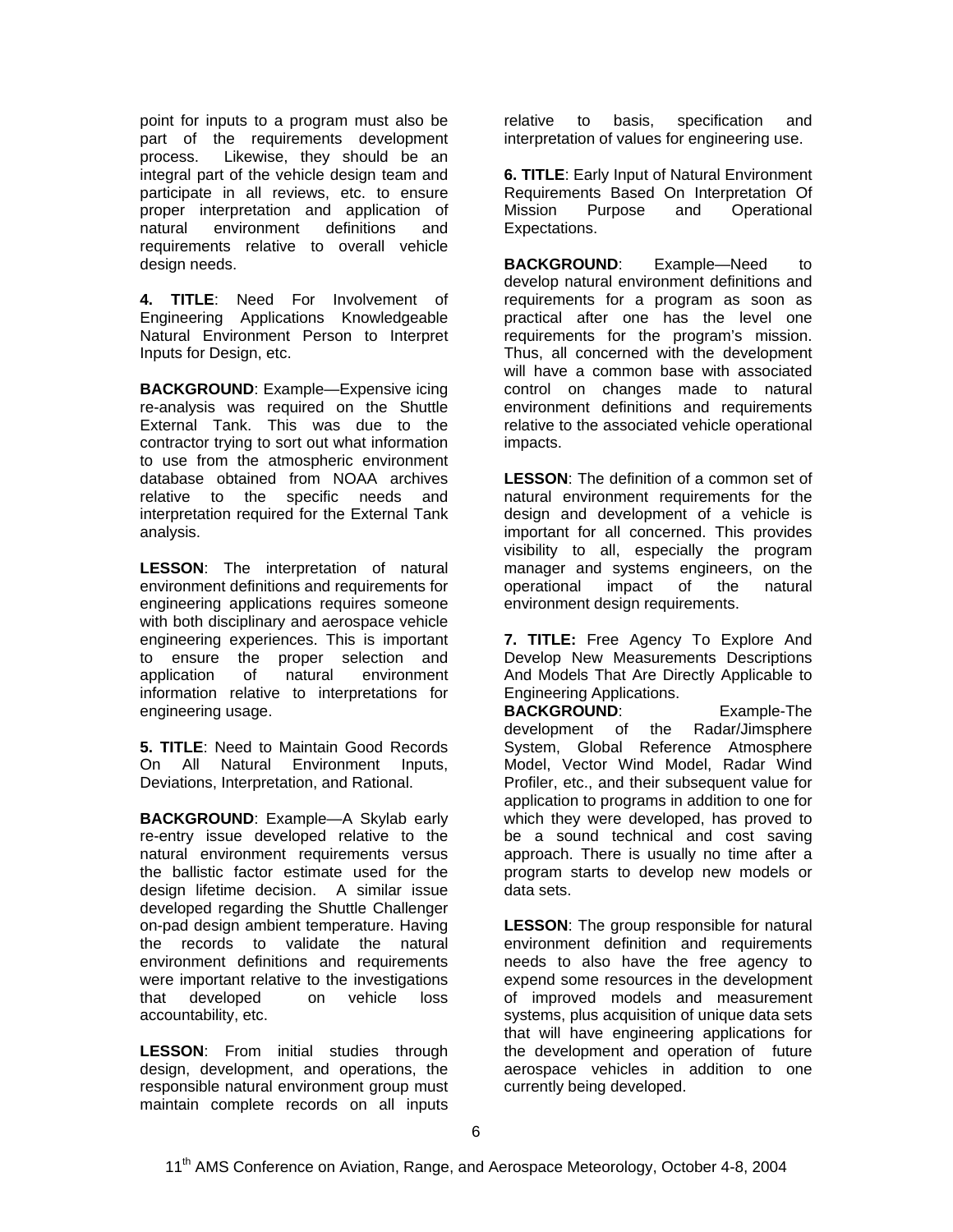**8. TITLE**: Consistent Natural Environment Input For All Users, Especially For Trade-off and Design Studies

**BACKGROUND**: Example—The natural environment is one of the key drivers for much of the design efforts on an aerospace vehicle's thermal, structure, avionics, materials, and control. Variations in natural environment inputs used by different design groups can mask critical engineering design issues if not avoided by consistent and coordinated natural environment inputs and interpretations for engineering applications.

**LESSON**: The need for a focused natural environment group that provides coordinated and consistent environment definitions, requirements, and interpretations is key to having all concerned direct their efforts toward the same inputs. This contributes to engineering applications that can readily be interpreted from a common base.

**9. TITLE**: Common Source and Guideline Document For Definition of Applicable Natural Environments For Reference..**.** 

**BACKGROUND**: Example - Aerospace vehicle development should use natural environment definitions and requirements that are based on engineering questions and issues, with answers provided and maintained in a common guideline source document for future use. Such a reference document saves time and resources relative to duplicating the same information.

**LESSON**: The expenditure of some resources is necessary to maintain common guideline documents to provide terrestrial and space environment definitions that have resulted from past engineering applications. This will provide reliable and ready reference for future questions and development of environment definitions and requirements for new vehicle programs.

**10. TITLE**: The "1% Risk With 100% Confidence Of Not Being Exceeded" **Mentality** 

**BACKGROUND**: Example—During the Vertical Assembly Building (VAB) design wind loads requirements development, a

senior person involved with the engineering design effort made a comment such as in this lessons learned title. Once the limitations of the winds database frame-ofreference and the physical meaning of the design winds criteria on was understood, a reasonable design requirement with less than 100% confidence was accepted. The clincher was comparison of design wind loads criteria for his home versus VAB, Most natural environment phenomena do not have concretely defined extreme limits, i.e. it is always possible one will encounter a strong wind or more severe solar flare than previously observed. All rational natural environment design inputs have some degree of risk for being exceeded and this must be recognized and appreciated by all concerned**.** 

**LESSON**: The close interaction between the natural environment group and those responsible for the engineering design effort is important to ensure proper interpretation and understanding of the natural environment risks and design requirements.

**11. TITLE**: Reputation Of Natural Environment Group Must Be Developed And Maintained Through Professional Involvements And Activities Within Both The Engineering And Scientific Communities

**BACKGROUND**: Example—Both professional journal and technical report publications are of considerable importance in this regard. Participation in conferences, seminars, briefings, working groups are key to this matter. Awareness opportunities are necessary to ensure understanding of the natural environment definitions for engineering applications.

**LESSON**: The group responsible for the natural environment definitions and requirements must maintain their professional status and recognition within a dual disciplinary community (engineering and environmental science). This ensures awareness of the state of the art, respect for talents of group and their products, and maximum benefit from their work to both communities.

**12. TITLE**: Follow-up On Natural Environment Definitions and Requirements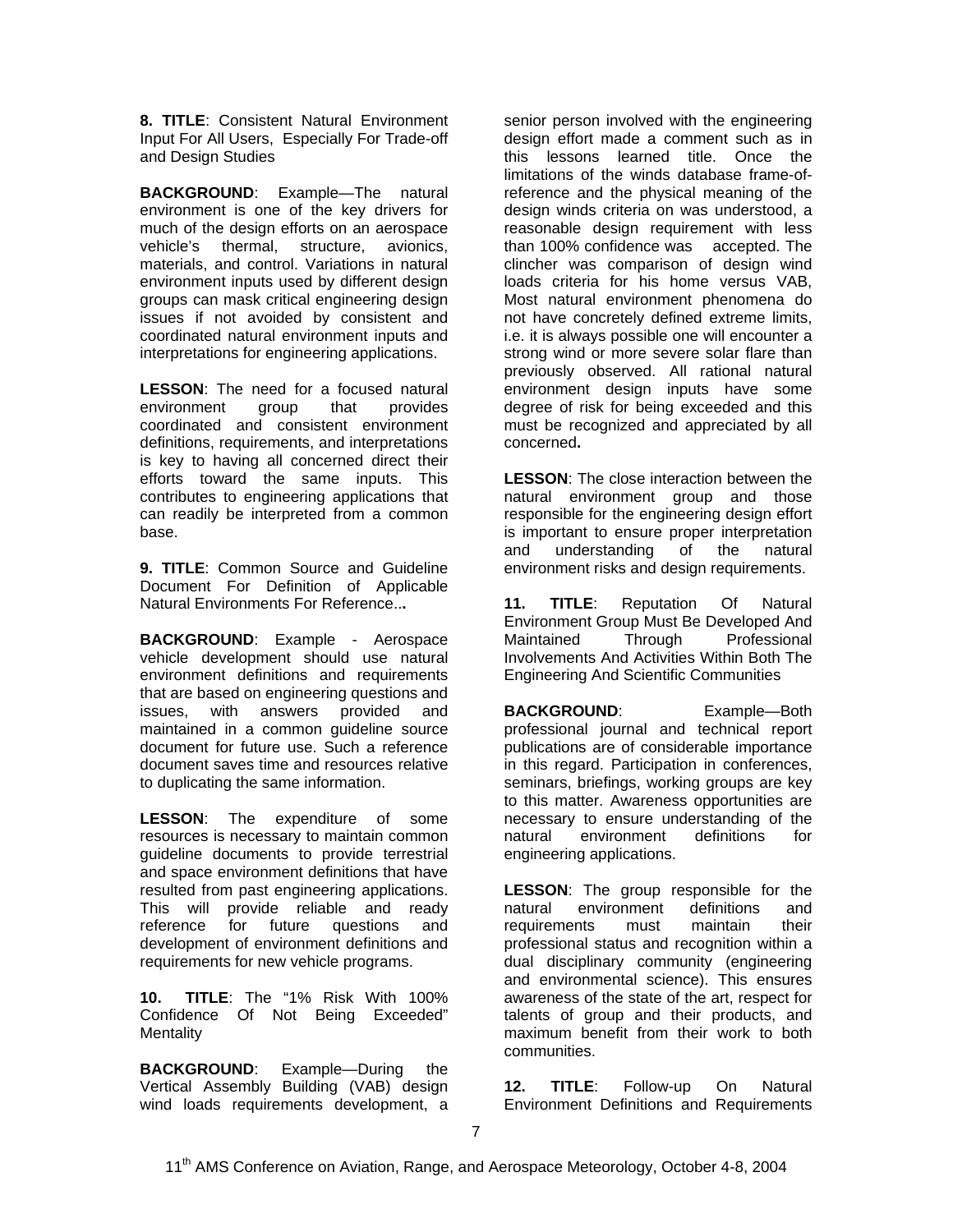For Engineering Applications And Interpretations

**BACKGROUND**: Example—This type follow-up by the responsible natural environments group during design played an important role in the Saturn/Apollo lightning strike incident relative to the Saturn vehiclebonding requirement. Had the Saturn/Apollo vehicle been on spacecraft control it may have been lost due to lack of adequate spacecraft structure bonding at the time.

**LESSON**: The responsible natural environments definitions and requirements group must exhibit the necessary initiatives to follow-up on the application and interpretation of natural environment design requirements by the engineering groups. This will serve the interests of both groups and especially the program's mission accomplishment.

**13. TITLE**: Ground Winds Identification And Reference For Aerospace Vehicle Design And Operations

**BACKGROUND**: Example - Monitoring peak ground winds is much easier to realize and visualize for design requirements and operational capability than steady state winds (that depend on the integration interval used) with a design gust value taken into account accordingly. Also, a common reference height is critical for consistency in monitoring and interpretation relative to design requirements. During the early days of operations at KSC, confusion between contractors and NASA KSC, MSFC, and JSC on this subject led to the selection of a common 18.3 m reference height for ground wind statements for design and operations.

**LESSON**: Providing a common reference height, where appropriate, for natural environment statements will ensure minimum risk in engineering interpretations and operational applications.

**14. TITLE**: Vehicle Effects On Natural Environment Must Be Addressed Early And Action Taken To Assess And Resolve Actual Or Perceived Consequences

**BACKGROUND:** Example—The Shuttle solid rocket toxic exhaust by-products at

launch and subsequent public reactions at the Cape are illustrative of this lesson. Also, a public ozone depletion scare in stratosphere developed relative to Shuttle solid rocket exhaust until an assessment and awareness initiative assured public that it was not a threat.

**LESSON**: Potential environment impacts, whether real or imaginary, must be addressed early in the development of a program. The results need to be made readily available to the public in language all will understand. Follow-ups to all public inquiries and statement, especially negative, need to be made promptly with adequate engineering and scientific documentation. It is also a matter of law that environmental impact issues be assessed prior to any major commitment of funds for a program.

**15. TITLE**: Ability To Test Planned New or Changes In Natural Environment Requirements Versus Engineering Results Is Important Before Implementing Them As Formal Requirements

**BACKGROUND**: Example—Preliminary assessment of natural environment definitions and requirements must first be accomplished in collaboration with a responsible engineering group with respect to effect on engineering interpretations. Based on this information, then the appropriate natural environment definitions and requirements can be provided, implemented, and controlled accordingly.

**LESSON**: To avoid problems with the engineering interpretation of natural environment definitions and requirements, the natural environments group responsible must first interact directly with an appropriate engineering group on their use and engineering application. This will ensure proper use and interpretation when formally implemented as part of the overall program design and operational requirements.

**16. TITLE**: Unique Relationship Between Natural Environment Requirements, Other Vehicle Design Requirements, and Vehicle Operational Requirements.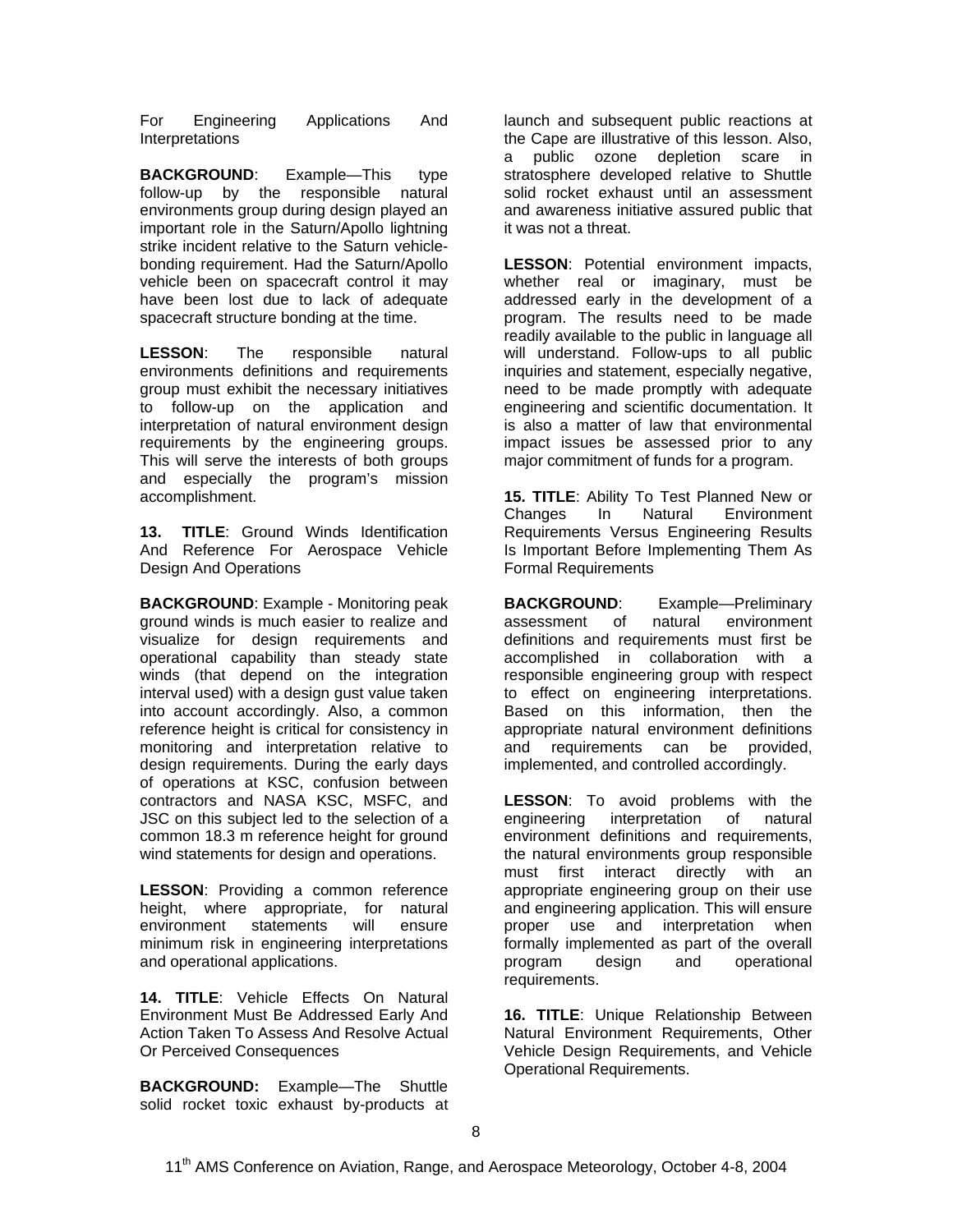**BACKGROUND**: The environmental constrains and flight rules for a space vehicle operations must be different from, but related to, the natural environment design requirements and technical constraints. In the operational realm environment monitoring, forecast, mission optimization and risk avoidance become the norm. These activities require very different environment data sets, models, and working criteria. Therefore, it becomes very important that the environmental risks and constraints be book-kept separately from other failure risks, and added-on after the analysis of factors internal to the vehicle. This will enable the vehicle to be considered as a stand-alone capability which can be assessed later against the (different) operational environment factors. By taking this action, it provides a viable and robust operational vehicle capability that will accommodate the vehicle mission operational requirements. Otherwise a vehicle will be produced that will have a lower than expected operational capability.

**LESSON**: Do not design an aerospace vehicle with the required design natural environment definitions and requirements incorporated and "root sum squared" as part of the other non-nominal inputs to the vehicle design. Environmental risks and constraints must be maintained logically and analytically separate so that accurate assessments against the operational environments can be made at a later date.

**17. TITLE**: Natural Environment Elements That Cannot Be Monitored and Avoided by Operational Decision Must Be Set at the Minimum Risk Level Possible, Consistent With Mission Capability Requirements. This Also Includes Those Natural Environment Elements Needed To Meet Safety And Emergency Situations.

**BACKGROUND**: Example—For an aerospace vehicle launch, most natural environment elements can be monitored and thus taken into account before a launch decision is made. The same is true for a few on-orbit and deep space spacecraft operational requirements. In such cases, less robust design for the environment may be allowed, consistent with the mission requirements, along with subsequent savings on cost. Vehicle assent winds through max Q are an example of where higher probability (higher risk of occurrence) natural environment design requirements may be considered for a vehicle depending on the mission. However, for situations like re-entry which occurs over a long flight path, monitoring and operational options are minimal, and a robust design / acceptable minimum risk approach must be utilized.

LESSON: It is necessary to carefully analyze the mission requirements relative to vehicle operations and provide the natural environment definitions and requirements accordingly. This should be accomplished in collaboration with the vehicle program manager to ensure understanding of the operational risk and full life cycle cost implications of the natural environment design requirements**.** 

**18. TITLE**: Atmospheric/Space Parameter Analysis Model.

**BACKGROUND**: The capability for a program manager to easily access information on the operational impact of a vehicle design change relative to the operational natural environment conditions is an important tool for decision-making. In addition, such a tool provides additional insight into mission planning activities including launch and landing delay probabilities.

**LESSON**: Mission managers, chief engineers, mission planners, etc. are often not aware of the availability and capability of Atmospheric/Space Parameter Analysis Models. This valuable decision making tool should be utilized in making trade-off engineering design decisions where the desired operational natural environment is a factor**.** 

**19. TITLE**: Reference Period For Natural Environment Definitions And Requirements Relative To Launch And On-Orbit Operations.

**BACKGROUND**: Launch operations costs are usually significant, so it is important that launches occur in a timely manner. Hopefully, within a few days of the planned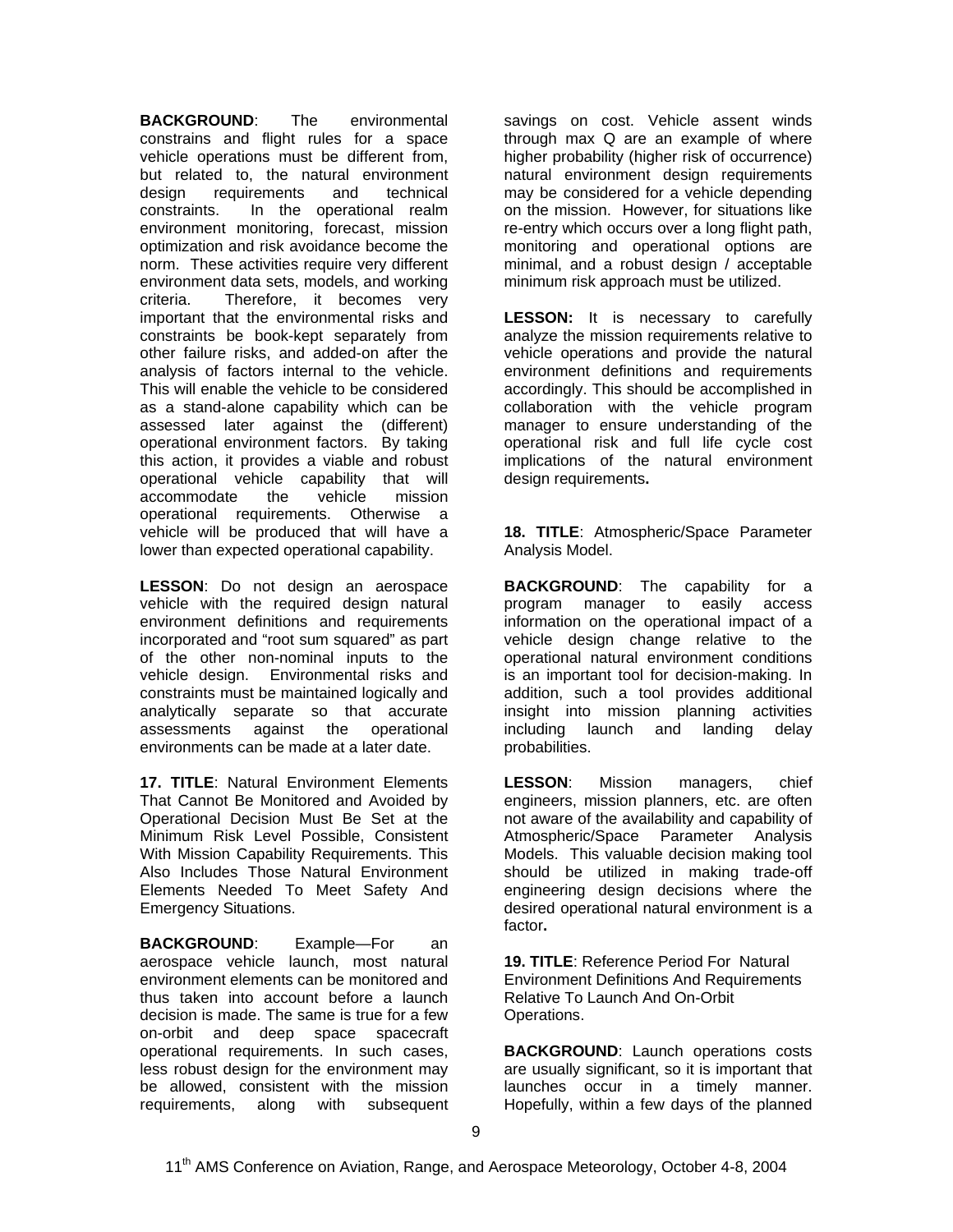date. Thus, for launch related statements on atmospheric environment definitions and requirements, the worst reference month should be used. This provides an operational capability for the natural environment that ensures that for any given month, the desired operational capability will be met or exceeded. Thus, for the worst month reference period, the maximum acceptable risk of launch delay due to natural environment will occur with other months having less probabilities of launch delay. A corresponding situation exists for natural environments associated with onorbit operational capability and deep space operations. For these cases, the anticipated lifetime in these operational conditions must be taken into account along with the acceptable risk for comprising the mission timeline relative to natural environment conditions exceeding the design requirements.

**LESSON**: All launch atmospheric environment definitions and requirements for the design of a vehicle must be made with respect to a worst month reference period. For defining the reference period for natural environments associated with on-orbit and deep space operations, the anticipated lifetime in these operational conditions must be taken into account along with acceptable risks for the spacecraft's operations.

**20. TITLE**: Life-Cycle Cost Estimates And Natural Environment Operational Constrains Of Vehicle.

**BACKGROUND:** The most frequent cause of launch delays, for both the Space Shuttle and expendable vehicles, is weather. Therefore, early in concept development, and repeatedly as the vehicle matures, the constraints relative to safe operations in the natural environment should be assessed based on the capability of the vehicle. This is the case for launch, on-orbit, and deep space aspects of the mission. An Atmospheric/Space Environment Parameter Analysis Model can be especially helpful in this regard. The resulting operational risk information should be incorporated into the development of the full life-cycle cost estimates and model for the vehicle program.

**LESSON**: Consideration needs to be given to the natural environment operational constraints for space vehicle launch and spacecraft operations when developing full life-cycle cost estimates and models.

# **4. CONCLUDING REMARKS**

In modern government and aerospace industry institutions the necessity of controlling current-year costs often leads to high mobility in the technical workforce, "one-deep" technical capabilities, and minimal mentoring for young engineers. Thus, formal recording and teaching of lessons learned is especially important in the maintenance and improvement of current knowledge and development of new technologies, regardless of the discipline area. Within the NASA Technical Standards Program Website http://standards.nasa.gov there is a menu item entitled "Lessons Learned/Best Practices". It contains links to a large number of engineering and technical disciplines related data sets that contain a wealth of lessons learned information based on past experiences. This paper has provided a small sample of lessons learned relative to aerospace meteorology. There are many more whose subsequent applications have improved our knowledge of the atmosphere and application of this knowledge to a variety of aerospace engineering programs.

# **ACKNOWLEDGEMENT**

The support for the preparation of this paper was provided by Paul S. Gill, Manager, NASA Technical Standards Program.

# **5. BIBLIOGRAPHY**

Anon., 2000: "Terrestrial Environment (Climatic) Criteria Handbook for Use in Aerospace Vehicle Development", NASA-HDBK-1001.

Johnson, Dale L., C. Kelly Hill, William W. Vaughan, S. Clark Brown, and G. Wade Batts, 1993: "Natural Environment Requirements Definition and Significance for Aerospace Plane Development". Paper<br>#AIAA-93-5074. AIAA/DGLR Fifth #AIAA-93-5074. AIAA/DGLR Fifth International Aerospace Planes and Hypersonic Technologies conference,